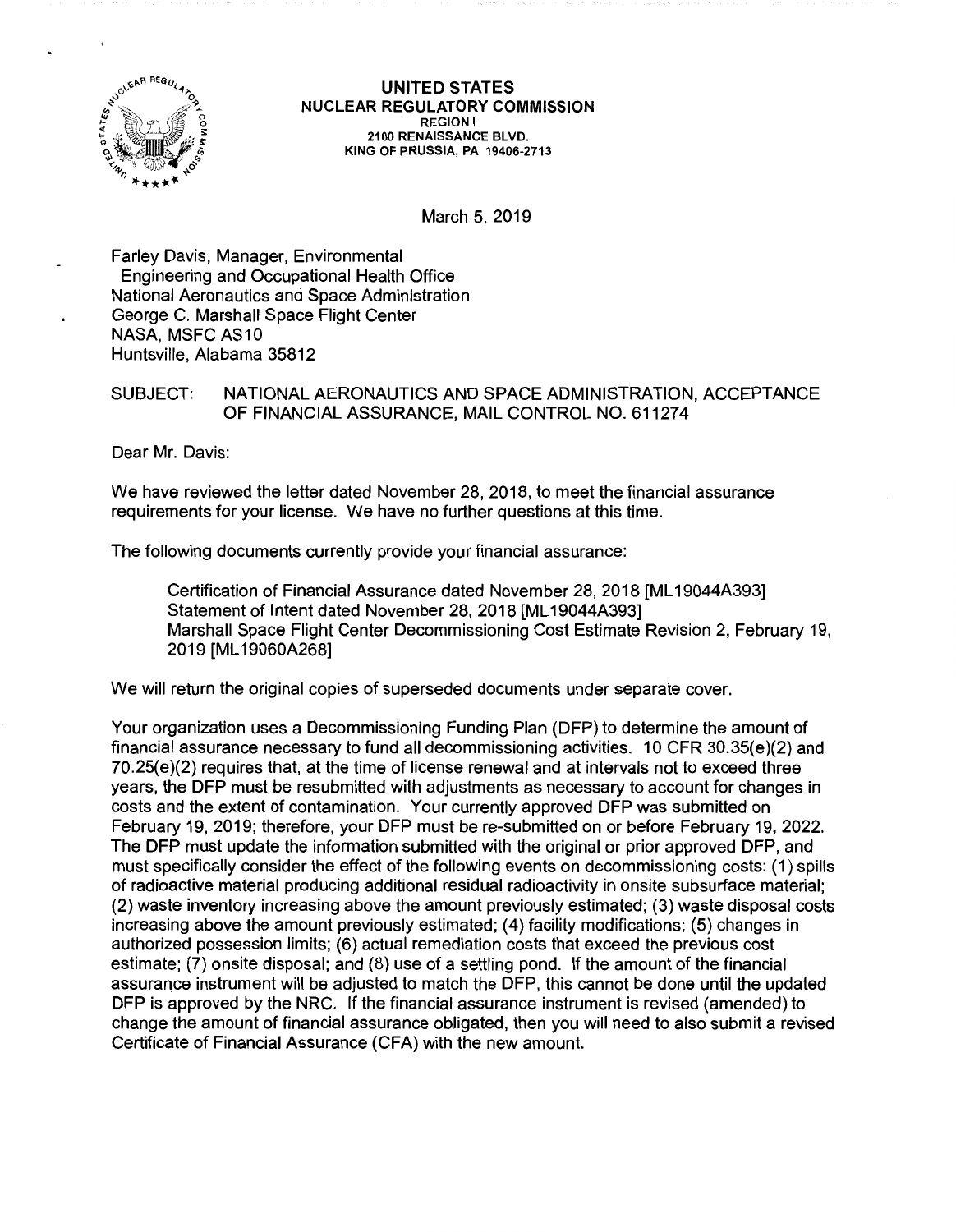F. Davis

 $\ddot{\phantom{1}}$ 

Your cooperation is appreciated.

Sincerely,

Dennis R. Lawyer, Health Physicist Commercial, Industrial, R&D and Academic Branch Division of Nuclear Materials Safety Region I

License No. 01-06571-10 Docket No. 03003575 Mail Control No. 611274

 $\sim$ 

cc: Phillip 0. Brown, Radiation Safety Officer

 $\cdot$ 

 $\overline{\phantom{a}}$